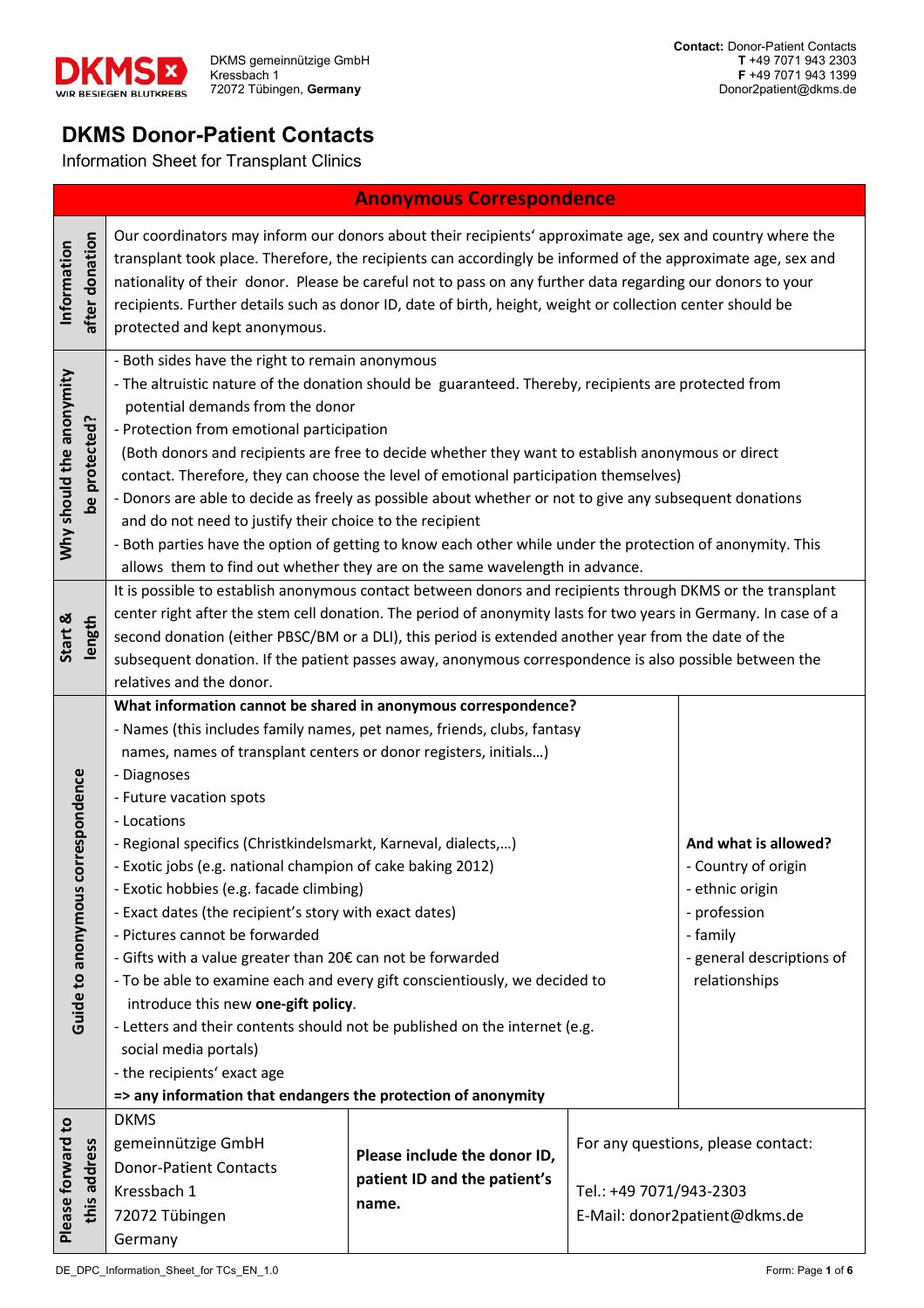|                         | <b>Release of personal information</b>                                                                                                                                                                                                                                                                                                                                                                                                                                                                                                                                                                                                                                                                                                                                                                                                                                                                                                                                                                                                                                                                                                                                                                                                                                                                                                                                                                                                                                                                                                                       |  |  |  |  |
|-------------------------|--------------------------------------------------------------------------------------------------------------------------------------------------------------------------------------------------------------------------------------------------------------------------------------------------------------------------------------------------------------------------------------------------------------------------------------------------------------------------------------------------------------------------------------------------------------------------------------------------------------------------------------------------------------------------------------------------------------------------------------------------------------------------------------------------------------------------------------------------------------------------------------------------------------------------------------------------------------------------------------------------------------------------------------------------------------------------------------------------------------------------------------------------------------------------------------------------------------------------------------------------------------------------------------------------------------------------------------------------------------------------------------------------------------------------------------------------------------------------------------------------------------------------------------------------------------|--|--|--|--|
|                         | If your recipients should express the wish to get to know their donor, the following steps have to be<br>considered:                                                                                                                                                                                                                                                                                                                                                                                                                                                                                                                                                                                                                                                                                                                                                                                                                                                                                                                                                                                                                                                                                                                                                                                                                                                                                                                                                                                                                                         |  |  |  |  |
| Criteria and Procedures | -has the period of anonymity already expired or will it expire in the next two months?<br>- is the recipient aware of the consequences of ending the anonymity?<br>- once the personal information has been exchanged, there is no way of undoing the exchange<br>- The protection guaranteed by anonymity will vanish<br>- The recipient and donor might not like each other<br>- We suggest that donors and recipients correspond anonymously before their personal information is<br>released. Especially if uncertainties are involved, it can help to release only certain details, such as a first<br>name and an email address<br>- The recipient should fill out the request form legibly and sign it. (If the necessary documents are not<br>available, the DKMS can provide them to you. It does not matter to DKMS which form is used by the<br>patient)<br>- When informing DKMS about recipients who want to get to know their donors, please do not send requests<br>before having the recipient's signed form of consent at hand.<br>- As soon as DKMS have received our donor's form of consent, DKMS will let you know immediately and<br>request the patient's release form if it has not yet been sent.<br>- Should a recipient pass away, the exchange of personal information with the patient's relatives is possible as<br>well. In this case, any existing restriction due to the period of anonymity restriction is void.<br>A DKMS template for a form of consent for recipients can be found on pages 3 and 4 and a blank consent |  |  |  |  |
|                         | form is also attached to this message.                                                                                                                                                                                                                                                                                                                                                                                                                                                                                                                                                                                                                                                                                                                                                                                                                                                                                                                                                                                                                                                                                                                                                                                                                                                                                                                                                                                                                                                                                                                       |  |  |  |  |
|                         | <b>Patient Follow-up Requests</b>                                                                                                                                                                                                                                                                                                                                                                                                                                                                                                                                                                                                                                                                                                                                                                                                                                                                                                                                                                                                                                                                                                                                                                                                                                                                                                                                                                                                                                                                                                                            |  |  |  |  |
| Information             | In accordance with the German standards, DKMS will ask for a first update on your recipient's state of health<br>3 months after transplantation and send you a follow up questionnaire for this purpose. We kindly ask you to<br>fill out this questionnaire as quickly as possible and return it to us. Should no response have been received<br>within six weeks, we will send out a reminder. If our donor has expressed the wish to receive information<br>regarding the recipient's state of health, we provide them with generalized updates based upon the<br>information we receive. Only in certain circumstances or if the donor repeatedly asks for updates further<br>follow-ups will be requested 12 and 24 months post-transplant or annually after 24 months have passed.<br>Due to the JACIE-accreditation scheme in certain collection centers, we ask for engraftment data (ANC<br>>500/µl, WBC >1000 & Platelets >20/µl) in our first follow up form.<br>You will find templates for our 3 and 12 month follow-up requests on pages 5 and 6.                                                                                                                                                                                                                                                                                                                                                                                                                                                                                              |  |  |  |  |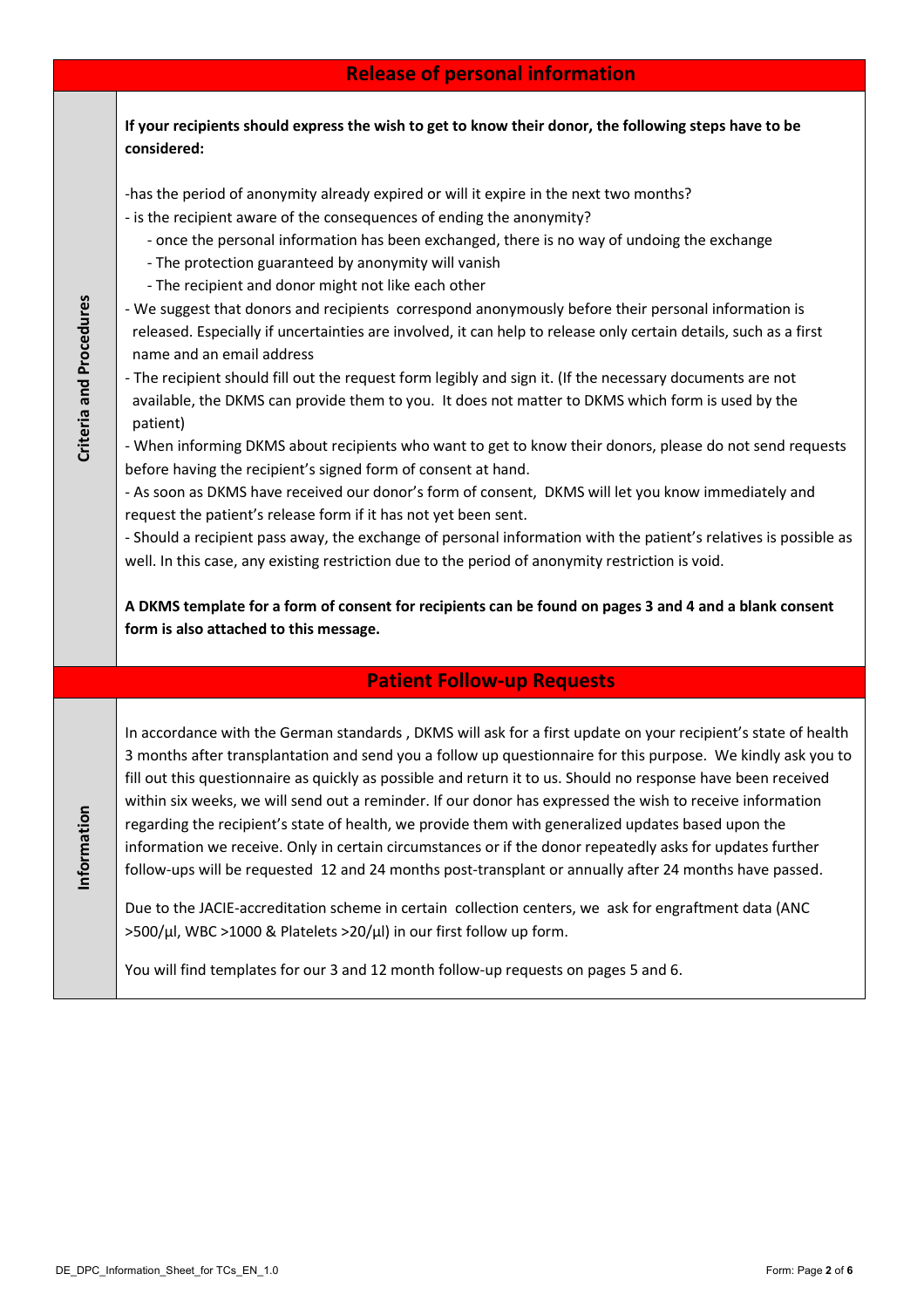

### **Information regarding the release of personal information**

Before you agree to share your contact information with your blood stem cell donor, we would like to provide you with a few thoughts for your consideration.

Of course the positive aspects of direct contact are in the forefront such as being able to meet your 'genetic twin' and that you might, as has happened many times before, develop a meaningful, long term friendship.

However, the exchange of personal information can also bring with it risks.

After the exchange of personal information, you are no longer protected by the anonymity provided to you by the donor's registry and the clinic. Should any friction or demands develop between you and the donor, DKMS and the transplant centre would no longer have any influence.

Important genetic characteristics match between you and your blood stem cell donor. This does not necessarily mean that you are also similar or identical in any other aspects of your lives. Along with the fascinating questions about similarities between you and the donor also comes the possibility of differences. This means that the contact between you and the patient might also be difficult or break off.

Thank you!

The DKMS Donor-Patient Contacts Department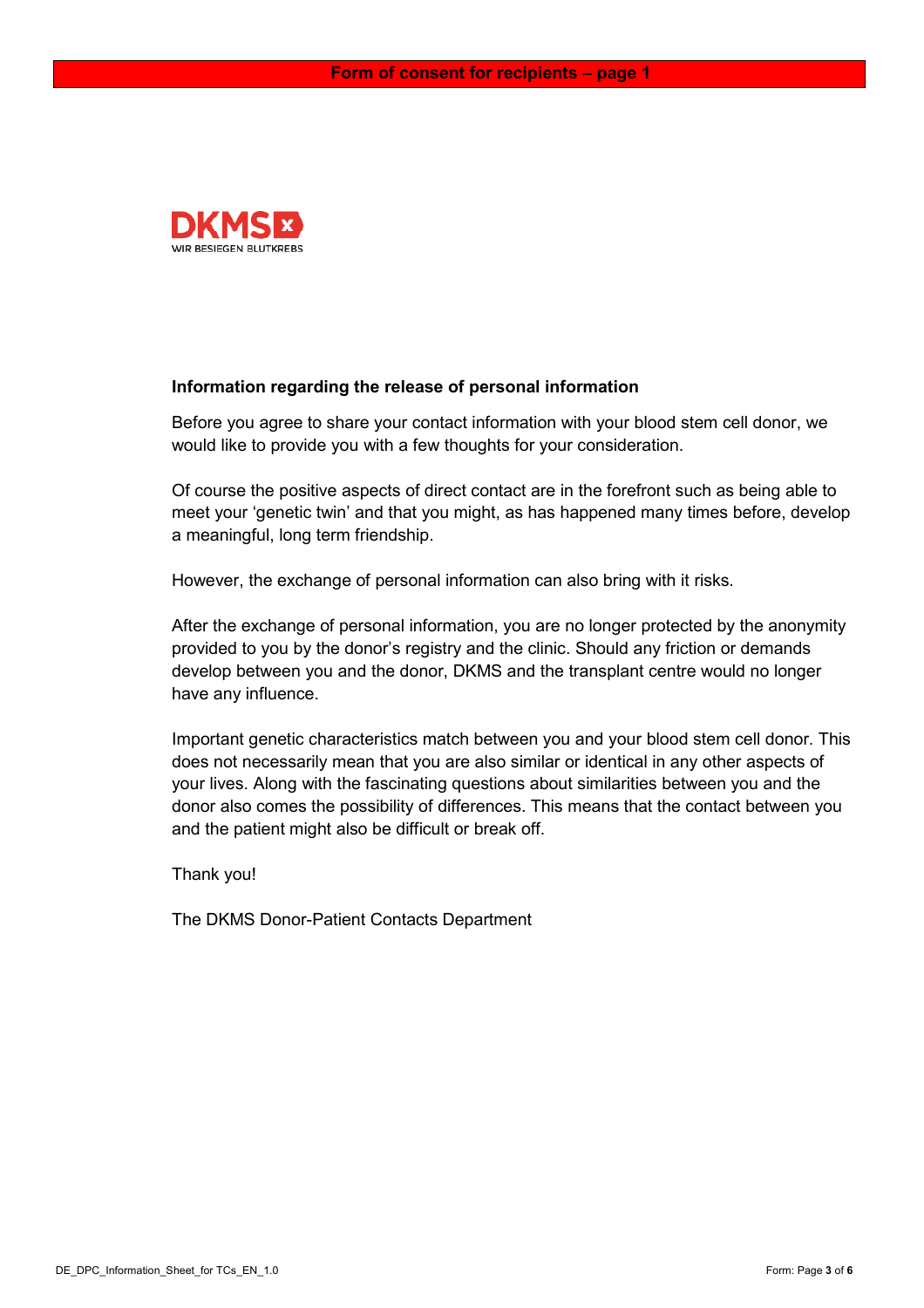

Please send back to:

DKMS gemeinnützige GmbH<br>Donor-Patient Contacts Kressbach 1 72072 Tübingen Germany

donor2patient@dkms.de

## **Consent for the Release of Personal Information to the Stem Cell Donor of**

| $\Box$ Yes, I agree to release the following information to my stem cell donor:                                                                                                   |  |  |  |  |  |  |
|-----------------------------------------------------------------------------------------------------------------------------------------------------------------------------------|--|--|--|--|--|--|
| Please enter only the information you wish to share with your donor.                                                                                                              |  |  |  |  |  |  |
| <b>Name</b>                                                                                                                                                                       |  |  |  |  |  |  |
| <b>Address</b>                                                                                                                                                                    |  |  |  |  |  |  |
| <b>City / Postcode</b>                                                                                                                                                            |  |  |  |  |  |  |
| <b>Country</b>                                                                                                                                                                    |  |  |  |  |  |  |
| Date of Birth                                                                                                                                                                     |  |  |  |  |  |  |
| <b>Phone</b>                                                                                                                                                                      |  |  |  |  |  |  |
| <b>Email</b>                                                                                                                                                                      |  |  |  |  |  |  |
| I agree that the information written above can be released to my stem cell donor.                                                                                                 |  |  |  |  |  |  |
| * I hereby agree that the details entered here can be processed by DKMS for the purpose of<br>providing direct contact between the patient and the donor.                         |  |  |  |  |  |  |
|                                                                                                                                                                                   |  |  |  |  |  |  |
|                                                                                                                                                                                   |  |  |  |  |  |  |
| Signature Patient<br>Date<br>Should the patient be underage, we ask the patient's guardian to sign this form.                                                                     |  |  |  |  |  |  |
| $\Box$ No, I do not agree to share personal information with my stem cell donor.                                                                                                  |  |  |  |  |  |  |
|                                                                                                                                                                                   |  |  |  |  |  |  |
| <b>Patient Signature</b><br>Date                                                                                                                                                  |  |  |  |  |  |  |
|                                                                                                                                                                                   |  |  |  |  |  |  |
| * This consent may be revoked at any time without providing any reason by notifying DKMS either via post (DKMS                                                                    |  |  |  |  |  |  |
| $\Box$ I need more time for consideration before making a decision.<br>gemeinnützige Gesellschaft mbH, Donor-Patient Contacts, Kressbach 1, 72072 Tübingen, Germany) or via email |  |  |  |  |  |  |

(donor2patient@dkms.de).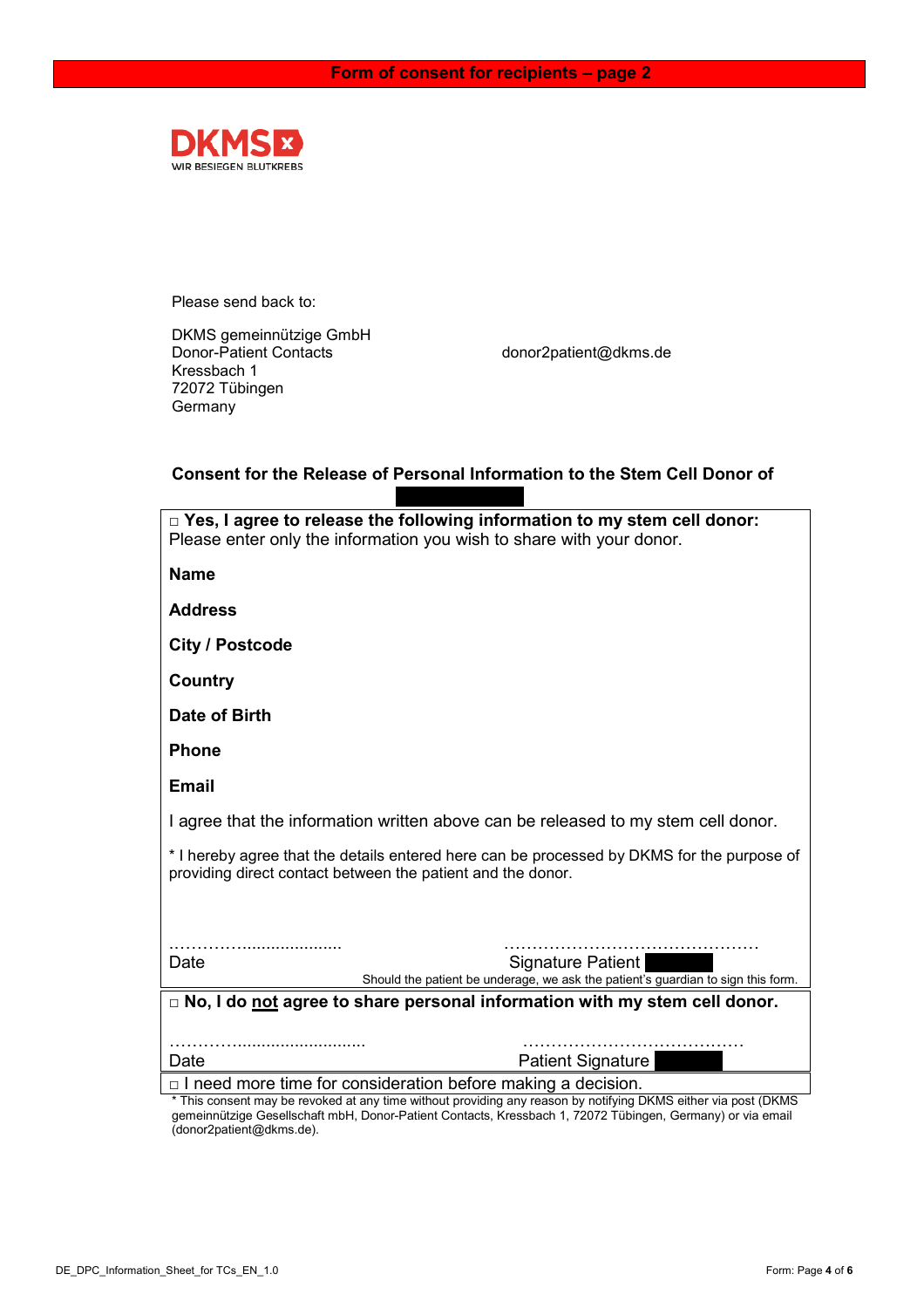#### **Patient Follow-up Request – 3 months post transplantation**



DKMS gemeinnützige GmbH Kressbach 1 72072 Tübingen, **Germany** 

**Contact:** Donor-Patient Contacts **T** +49 7071 943 2303 **F** +49 7071 943 1399 Donor2patient@dkms.de

## **Recipient Follow-up (Post Allogeneic Stem Cell Transplantation)**

Patient Name: Patient DOB: Donor ID: DEDKM Transplant Center:

Date of Donation:



Patient alive?  $\Box$  Yes  $\Box$  Yes  $\Box$  No, date of death (yyyy/mm/dd) If yes, patient last seen on: (yyyy/mm/dd) If no, reason of death? GvHD Relapse Sepsis MOF Infection  $\Box$  Other:  $\Box$  Other:  $\Box$ Product infused?  $\Box$  Yes  $\Box$  No Discharged from hospital?  $\Box$  Yes, day +  $\Box$  No If no, reason: The Section Control of the Control of The Control of The Control of The Control of The Control o  $\Box$  Other:  $\Box$  Other:  $\Box$ Patient lost to follow-up? □ Engraftment:: ANC >500/µl day +  $\qquad$  not achieved  $\Box$ not performed  $\Box$  $WBC > 1000/\mu$  day + \_\_\_\_\_\_\_\_\_\_\_\_\_ not achieved  $\Box$ (only if ANC not performed)  $\Box$ Platelets>20/µl day + \_\_\_\_\_\_\_\_\_ not achieved □ (w/o platelet transfusions) and the set of the set of the set of the set of the platelet transfusions) and the set of the set of the set of the set of the set of the set of the set of the set of the set of the set of the Adverse events during transplant infusion?  $\square$  Yes  $\square$  No  $\square$  No If yes, please specify: Recurrence of original disease?  $\Box$  Yes, day +  $\Box$  No If yes, meanwhile successfully treated?  $\Box$  Yes  $\Box$  No Acute GvHD? 
□ None □ Grade I □ Grade II □ Grade II □ Grade IV If yes, please specify (organ/s): Infections?  $\Box$  Yes  $\Box$  No If yes, please specify: If yes, meanwhile successfully treated?  $\Box$  Yes  $\Box$  No Has the patient been re-transplanted, or given T-cells?  $\Box$  Yes  $\Box$  No If yes, please specify:  $\Box$  PBSC  $\Box$  BM  $\Box$  DLI Source of cells:  $\Box$  the same unrelated donor  $\Box$  other unrelated donor  $\Box$  related If related, please specify :  $\Box$  identical  $\Box$  mismatched  $\Box$  haploidentical Karnofsky  $\Box$  / Lansky  $\Box$  / ECOG  $\Box$  score:  $\Box$  Calculated on (yyyy/mm/dd)

Form completed by: Signature: Signature: Date: Date: (yyyy/mm/dd)